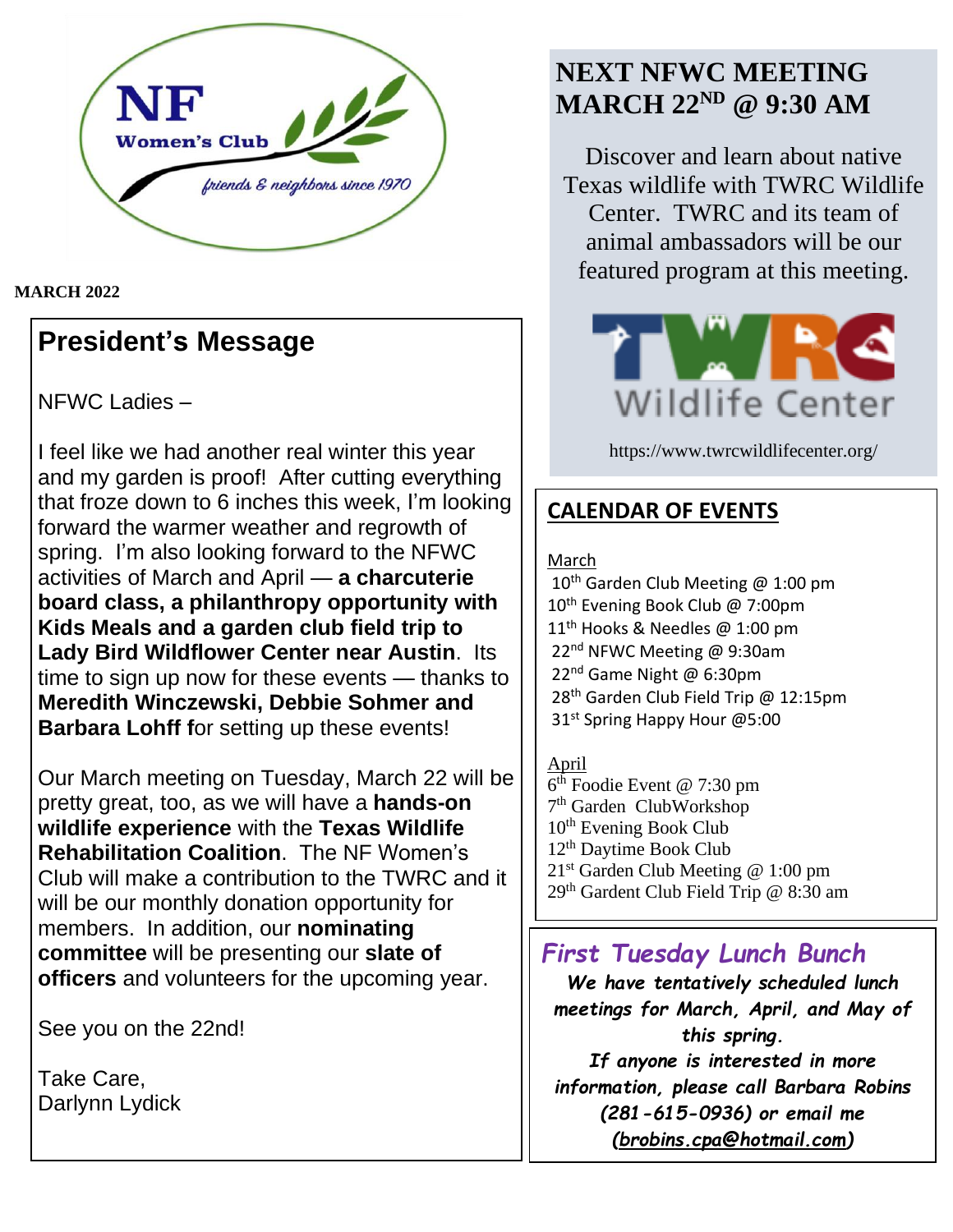

## **March –**

Meeting - Thursday, March 10<sup>th</sup> @ Susan Pugliano's garden 1:00 guest speaker – Bee Holleran - owner Flora Cocina <https://www.floracocina.com/>

Field Trip - Monday, March 28<sup>th</sup> @ Enchanted Forest Garden Center Meet in Club parking Lot at 12:15

## **April –**

Garden Workshop - Thursday, April 7<sup>th</sup> Easter Succulent Basket

Meeting – Thursday, April 21st - Location to be confirmed 1:00

Field Trip – Friday, April 29th to Lady Bird Johnson Wildflower Center Meet in Club Parking Lot at 8:30

# March in the Garden

#### *This month in your garden:*

- **Prune** *roses***.** Now is the time to begin applying rose food on a monthly basis. I.e. Rose Glo, an organic fertilizer.
- **Prune** trees and shrubs while dormant. Don't butcher your crepe myrtles!. Prune spring-flowering shrubs such as azaleas, spireas, and redbuds after they've bloomed. Feed with Nutri Star or Micro-life, once after they bloom and then again in June
- **Birds** -Clean birdbaths and feeders. Keep feeders full!! Our feathered friends are hungry.
- **Hummingbirds** -Put out hummingbird feeders. They will be visiting soon. To keep birds at your feeder, maintain a fresh nectar supply, and empty and wash the feeder each time you refill. Hummingbirds remember where they find a reliable food source and will return year after year.
- **Feed** Hibiscus, Bougainvillea, Plumeria, with *Nutri Star*. This will help plants to put out new lush growth and plenty of blooms
- **Mulch** -Spread a fresh layer of mulch around trees, shrubs, and beds to protect roots, retain moisture, and prevent weeds.
- **Pests** -Apply dormant oil to smother insects before they become a problem. Apply to hollies, magnolias, and camellias for scale.
- **Houseplants** -In mid-March, move houseplants outside into shade and repot if necessary. Feed with fertilizer.
- **Plant veggies** -peppers, okra, cucumbers, eggplant, climbing spinach and more.
- (check vegetable planting calendar for Harris County [https://harris.agrilife.org/hort/publications-links/veggies](https://harris.agrilife.org/hort/publications-links/veggies-herbs/)[herbs/](https://harris.agrilife.org/hort/publications-links/veggies-herbs/) )
- **Plant fruit trees, shade trees, and ornamental trees.** Be sure to apply mulch around the root zone to keep moist and avoid weeds. Make sure trees are watered regularly during first few years of growth, while tree acclimates. Add mycorrhizae to planting hole to also aid establishment of the tree. Use *Super Thrive* or *Root Stimulator* every few weeks for the first three months after planting.
- **Plant shrubs such as roses and azaleas.** Use a Root Stimulator every two weeks for the first few months after planting.
- **Plant Sun Perennials** examples include Shasta daisy, rudbeckia, gaillardia, verbena, coreopsis, lantana, perennial salvias, bee balm…
- **Plant colorful Shade Perennials- examples include** firespike, shrimp plant, Persian shield, leopard plant, cat whiskers, ruellias, turk's cap, sweet potato vine…
- **Plant color annuals** such as marigolds, petunias, osteospermum, perilla, coleus, dusty millers, annual phlox, geraniums, impatiens, begonias…
- **Plant herbs – basil, rosemary, thyme, oregano , chives**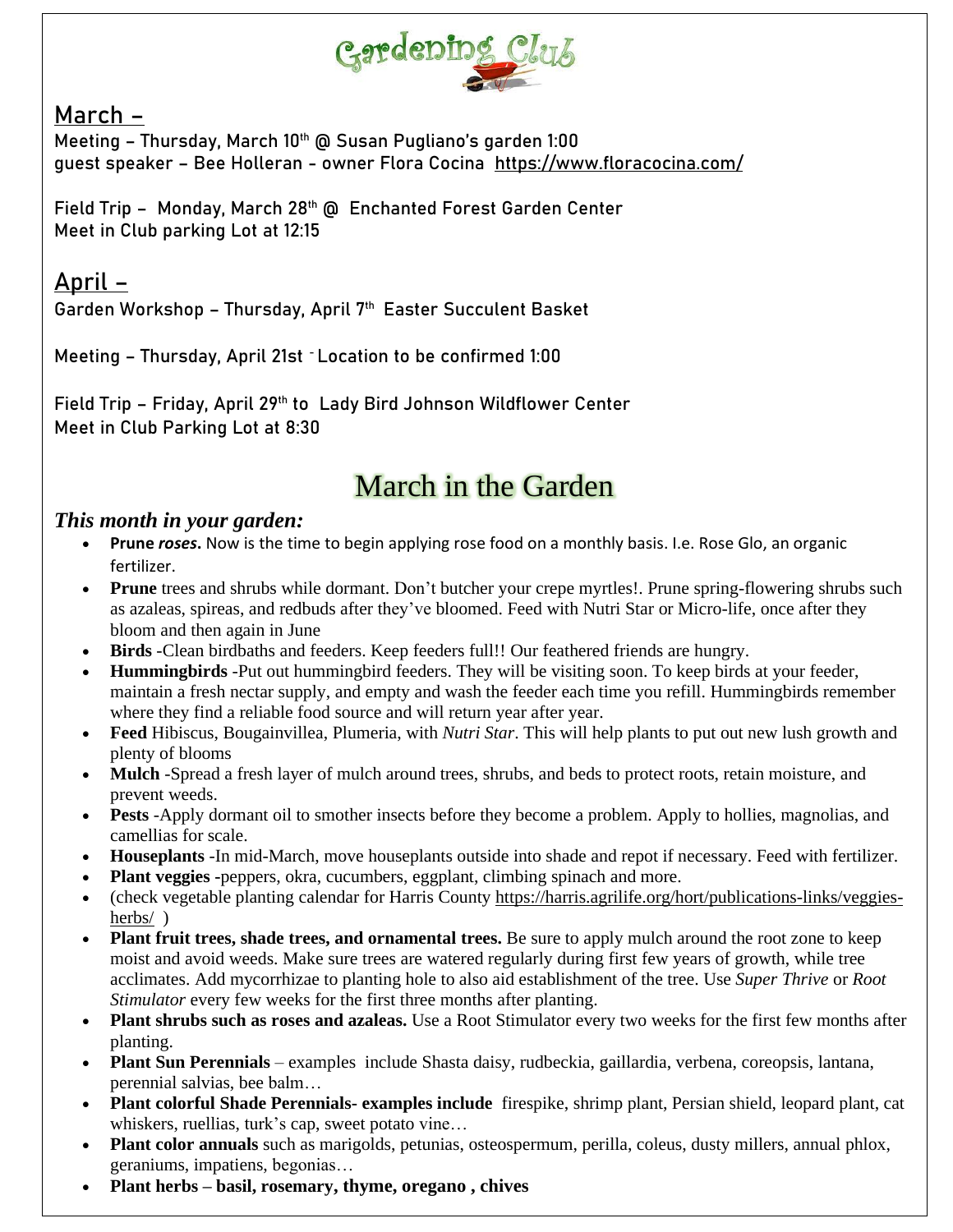#### Next Game Night: Tuesday, 3/22 @ 6:30pm 510 Clear Spring All are welcome

# **Daytime Book Club**

| Date    | Title             | Author        | <b>Book Leader</b> | Hostess        | Address           | <b>Hostess Email</b>       |
|---------|-------------------|---------------|--------------------|----------------|-------------------|----------------------------|
| 4/12/22 | Things You        | Katherine     | Michelle           | Michelle       | 323               | Mhiggins002@comcast.net    |
|         | Save in a         | Center        | Higgins            | <b>Higgins</b> | Kickerillo        |                            |
|         | Fire              |               |                    |                |                   |                            |
| 5/24/22 | The Ocean         | <b>Marius</b> | Rebekah            | Dee            | 14314             | d2mephoto@aol.com          |
|         | Liner             | Gabriel       | <b>Bostick</b>     | Twomey         | Carolcrest        |                            |
| 7/12/22 | <i>The</i>        | Marjan        | Dee Twomey         | Alison         | 14358             | alisonw1025@gmail.com      |
|         | <i>Stationery</i> | Kamali        |                    | White          | <b>Broadgreen</b> |                            |
|         | <i>Shop</i>       |               |                    |                |                   |                            |
| 8/29/22 | Apples            | Liane         | Chris Grow         | Marion         | 14311             | marion.hillenius@gmail.com |
|         | Never Fall        | Moriarty      |                    | Rohleder       | Carolcrest        |                            |
|         |                   |               |                    |                |                   |                            |

The Daytime Book Club would like to invite all ladies to our meetings on Tuesdays at 9:30 am! We meet about every six weeks, and all are welcome. Please rsvp to the hostess! If you have any questions about our book club, please email Frances Steffensen at [frances.steff@comcast.net.](mailto:frances.steff@comcast.net) Reading is fun, so come join us!



# **Evening Book Club**

The Evening Book Club is enjoying the opportunity to get together with neighbors and discuss some great books. We will meet March 10<sup>th</sup> at the home of Barbara Lohff to discuss *Cloud* Cuckoo Land by Anthony Doerr. We generally meet on the 2<sup>nd</sup> Thursday of each month. If you are interested in joining the Evening Book Club, please contact Diane Swan at [swan.dive@att.net.](mailto:swan.dive@att.net)

## **BIBLE STUDY GROUP**

The Bible Study group is looking for new members. Please contact Shirley Asel at [herb\\_shirley@sbcglobal.net](mailto:herb_shirley@sbcglobal.net) if you would like to join this group. Her phone number is 281-497-3028. We look forward to launching this study in 2022.